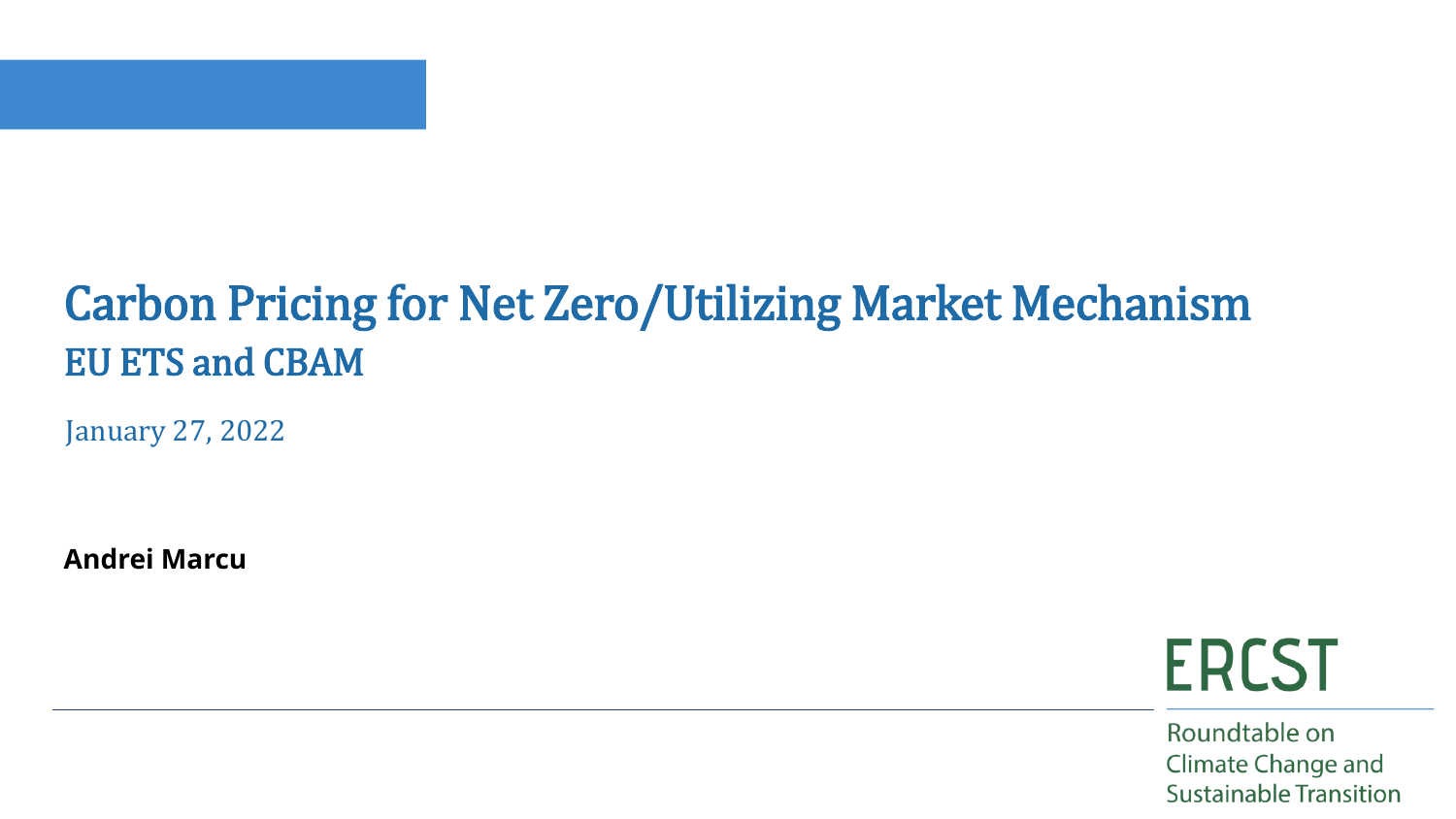

- **Overview**
- 1. Price trajectory of EU carbon price in the ETS
- 2. Who delivers emission reductions in the EU ETS?
- 3. Comparing the proposal of the Commission for the **EU ETS revision** with the amendments of the ENVI Committee
- 4. Comparing the proposal of the Commission for **CBAM** with the amendments of the ENVI Committee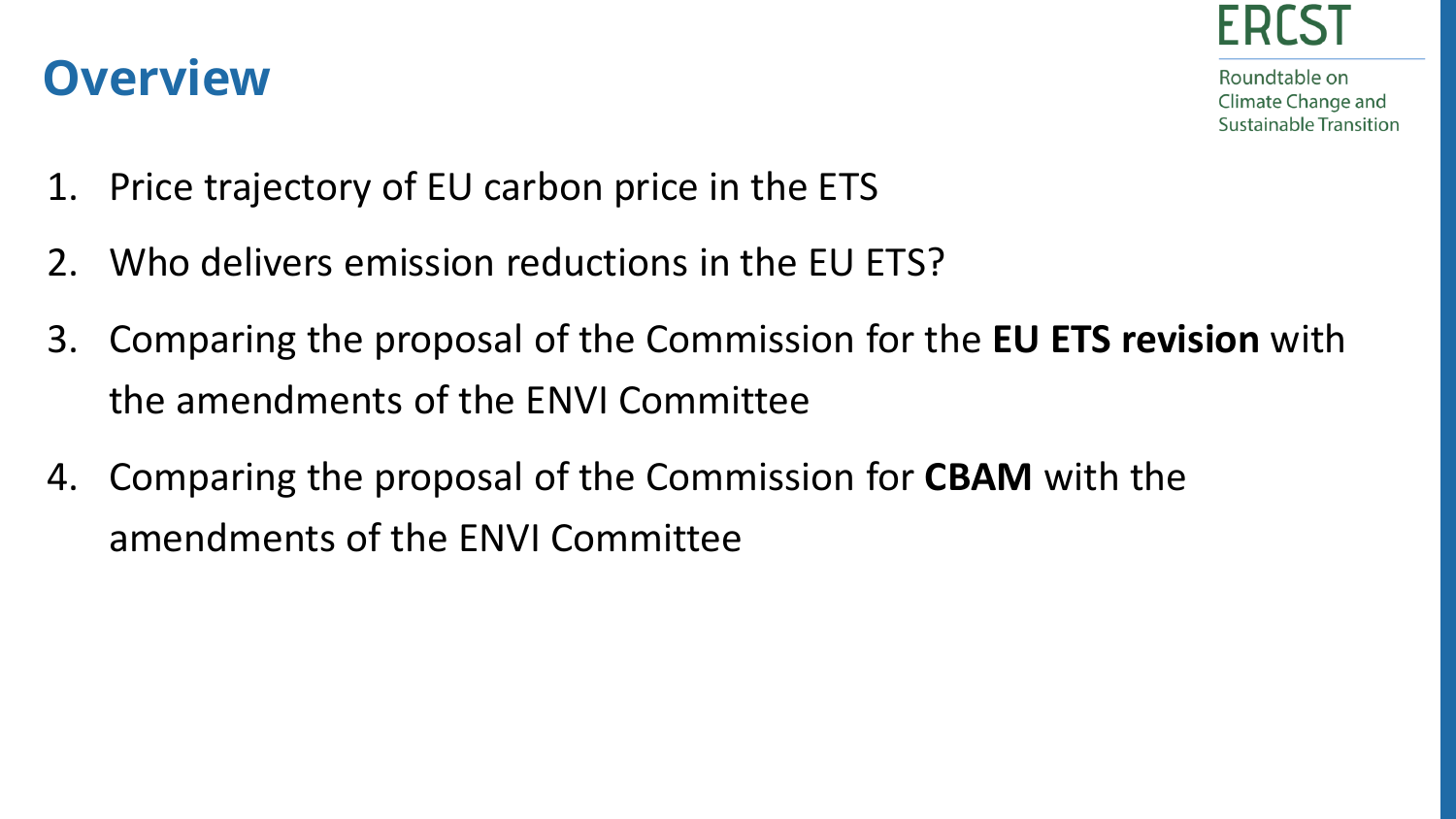

#### **EU carbon price trajectory**

**ERCST**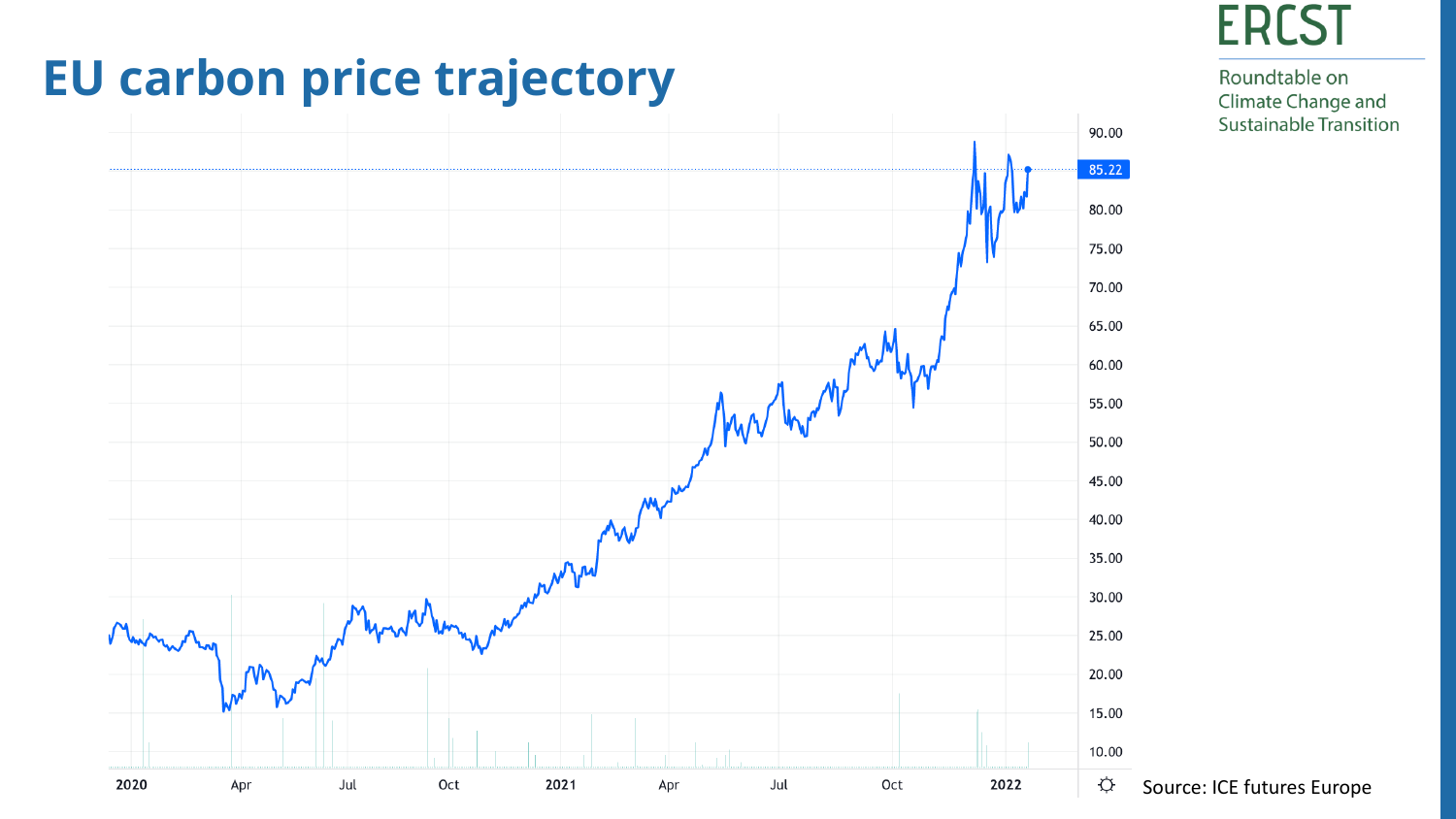

Roundtable on Climate Change and **Sustainable Transition** 

## **Power vs industry in the EU ETS**

#### Index of verified emissions



*Source: BloombergNEF & ERCST*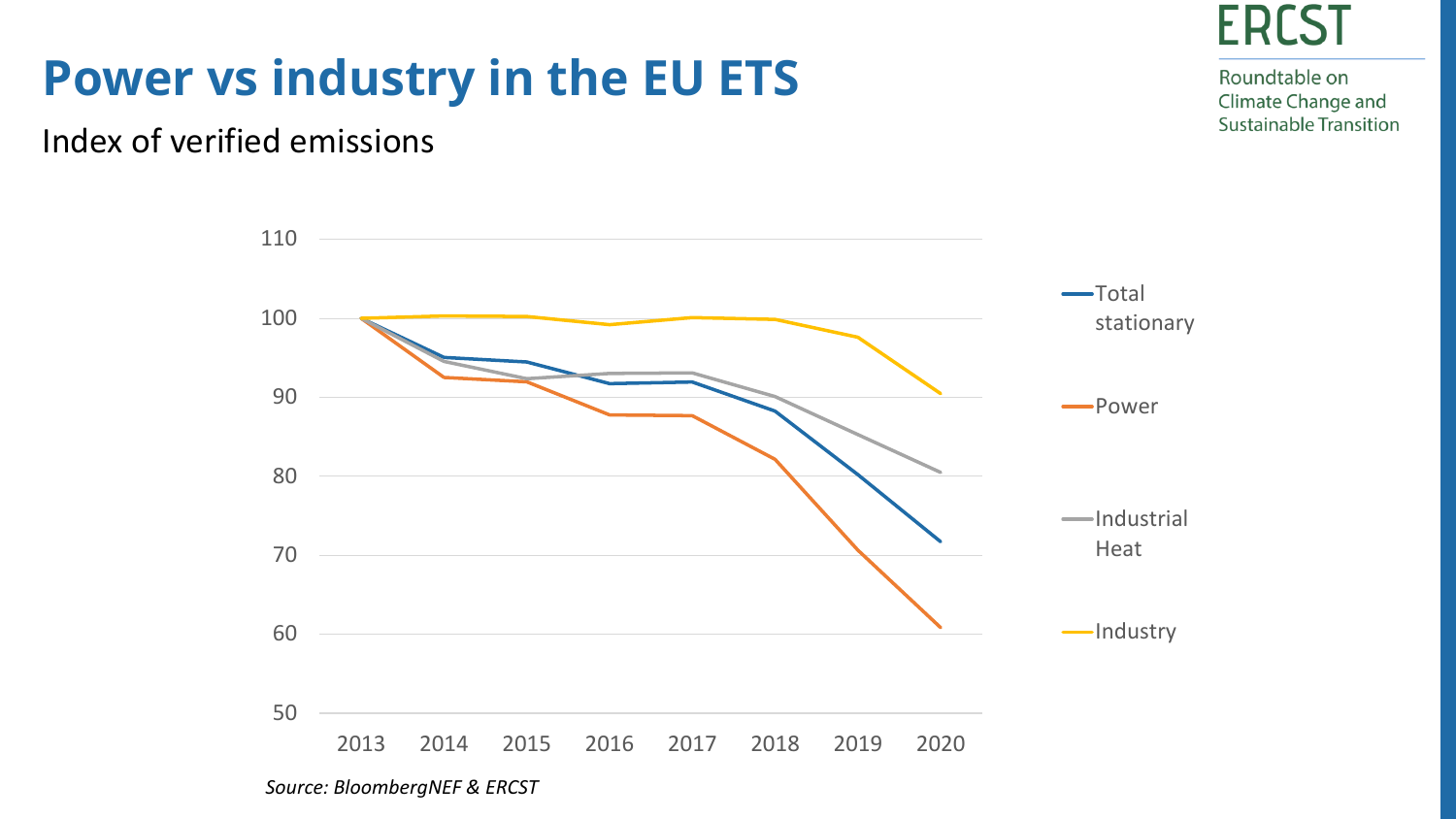# **Decarbonisation in the power sector**



Roundtable on Climate Change and **Sustainable Transition** 

#### Drivers of emissions variations in the power sector in the EU (2005-2018)



*Source: BloombergNEF & ERCST*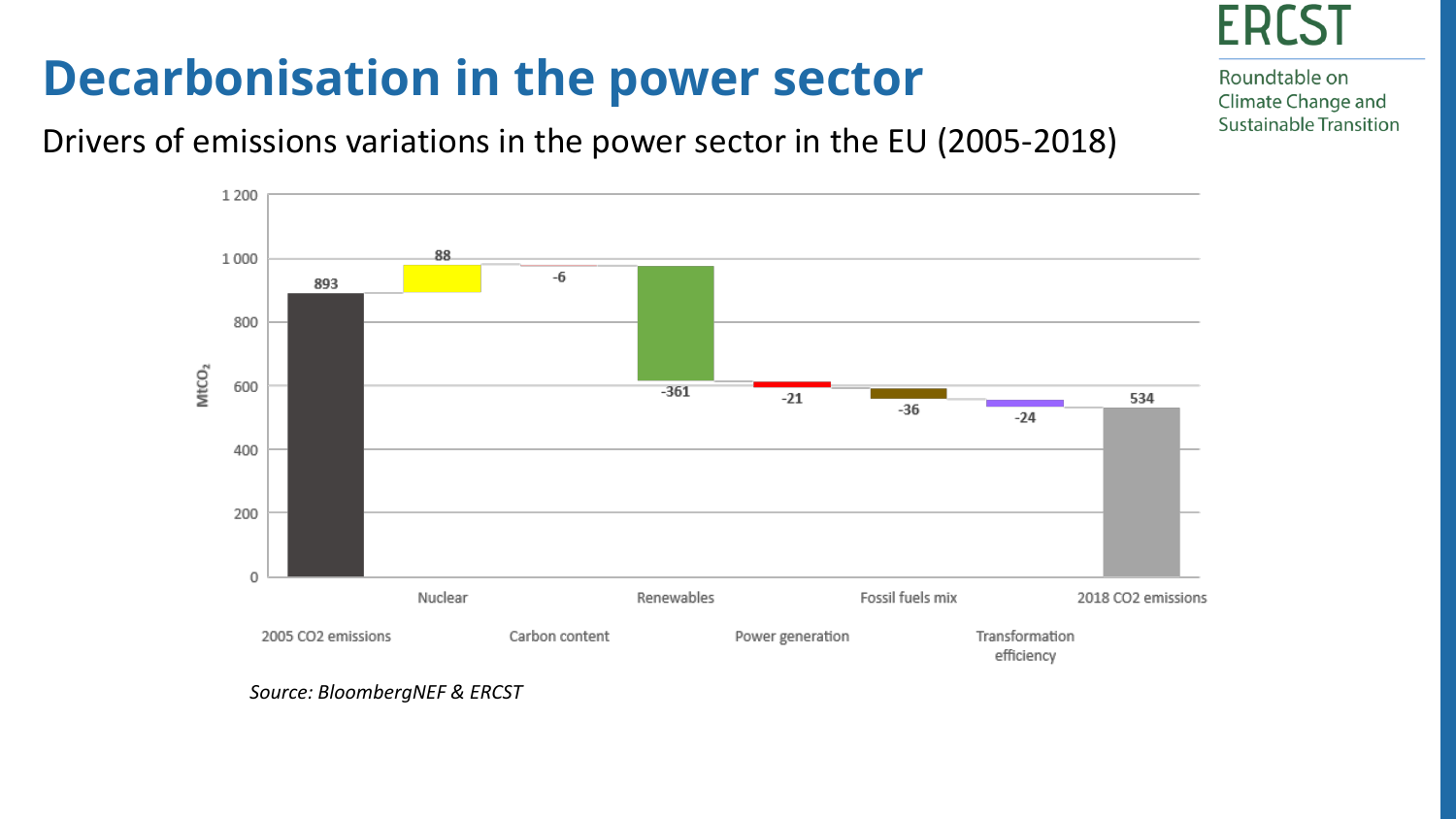#### **EU ETS: Proposed Amendments in the ENVI Draft Report (1)**

Roundtable on Climate Change and Sustainable Transition

**ERCST** 

| Core elements          | <b>ENVI Draft</b><br>Report                                                                                                                                                                                                                                                                                         | Amendmen                                  | Commission<br>Proposal                                                                                                                                                                                        | Comment                                                                                                  |
|------------------------|---------------------------------------------------------------------------------------------------------------------------------------------------------------------------------------------------------------------------------------------------------------------------------------------------------------------|-------------------------------------------|---------------------------------------------------------------------------------------------------------------------------------------------------------------------------------------------------------------|----------------------------------------------------------------------------------------------------------|
| <b>Ambition</b>        |                                                                                                                                                                                                                                                                                                                     | $\overline{4}$<br>44<br>45                | 61% emission reduction<br>$\equiv$<br>target for ETS sectors<br>4.2% LRF and one-off<br>rebase                                                                                                                |                                                                                                          |
| <b>Free Allocation</b> | Option of transitional free<br>allocation for modernization of<br>energy sector needs to be removed<br>Introduction of a bonus-malus<br>$\sim$<br>system & climate neutrality plans<br>(sectoral roadmaps) instead of<br>conditionality on energy audits<br>Temporary CBAM reserve with<br>rolling review mechanism | 12<br>13,<br>51<br>15,<br>53,<br>54<br>55 | Max update rate of<br>benchmarks to 2.5% as of<br>2026, up from current 1.6%<br>Conditionality on<br>implementation of<br>measures in energy audits<br>Free allocation for CBAM<br>sectors phased out by 2035 | The phase out of free<br>allocation should be<br>kept under review in<br>light of CBAM<br>effectiveness. |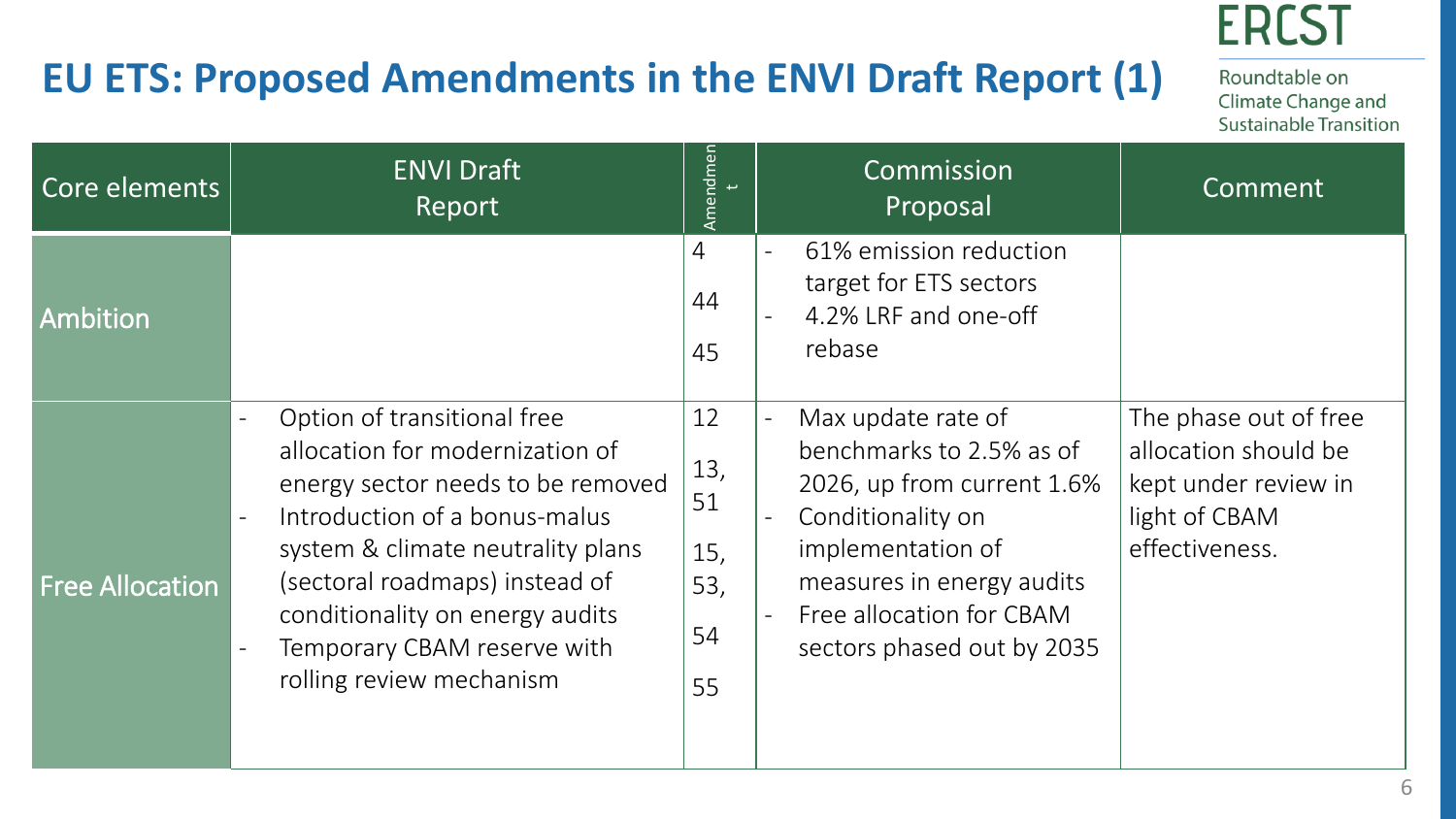## **EU ETS: Proposed Amendments in the ENVI Draft Report**

| Core elements                                   | <b>ENVI Draft</b><br>Report                                                                          | Amendment | Commission<br>Proposal                                                                                                                                                         | Comment                                                                                                           |
|-------------------------------------------------|------------------------------------------------------------------------------------------------------|-----------|--------------------------------------------------------------------------------------------------------------------------------------------------------------------------------|-------------------------------------------------------------------------------------------------------------------|
| <b>Market Stability</b><br><b>Reserve (MSR)</b> | To avoid CSCF, variable back-up of<br>share of MSR allowances that would<br>otherwise be invalidated | 30<br>58  | 24% intake rate maintained<br>until 2030<br>Buffer intake rate<br>Allowances in MSR above<br>400 million will be canceled<br><b>TNAC calculations will</b><br>include aviation | To ensure predictability<br>and avoid<br>disincentivizing best-<br>performers, it is crucial<br>to avoid the CSCF |
| Use of the ETS<br>Revenues                      |                                                                                                      |           | 100% ETS revenues must be<br>used for climate-related<br>purposes                                                                                                              |                                                                                                                   |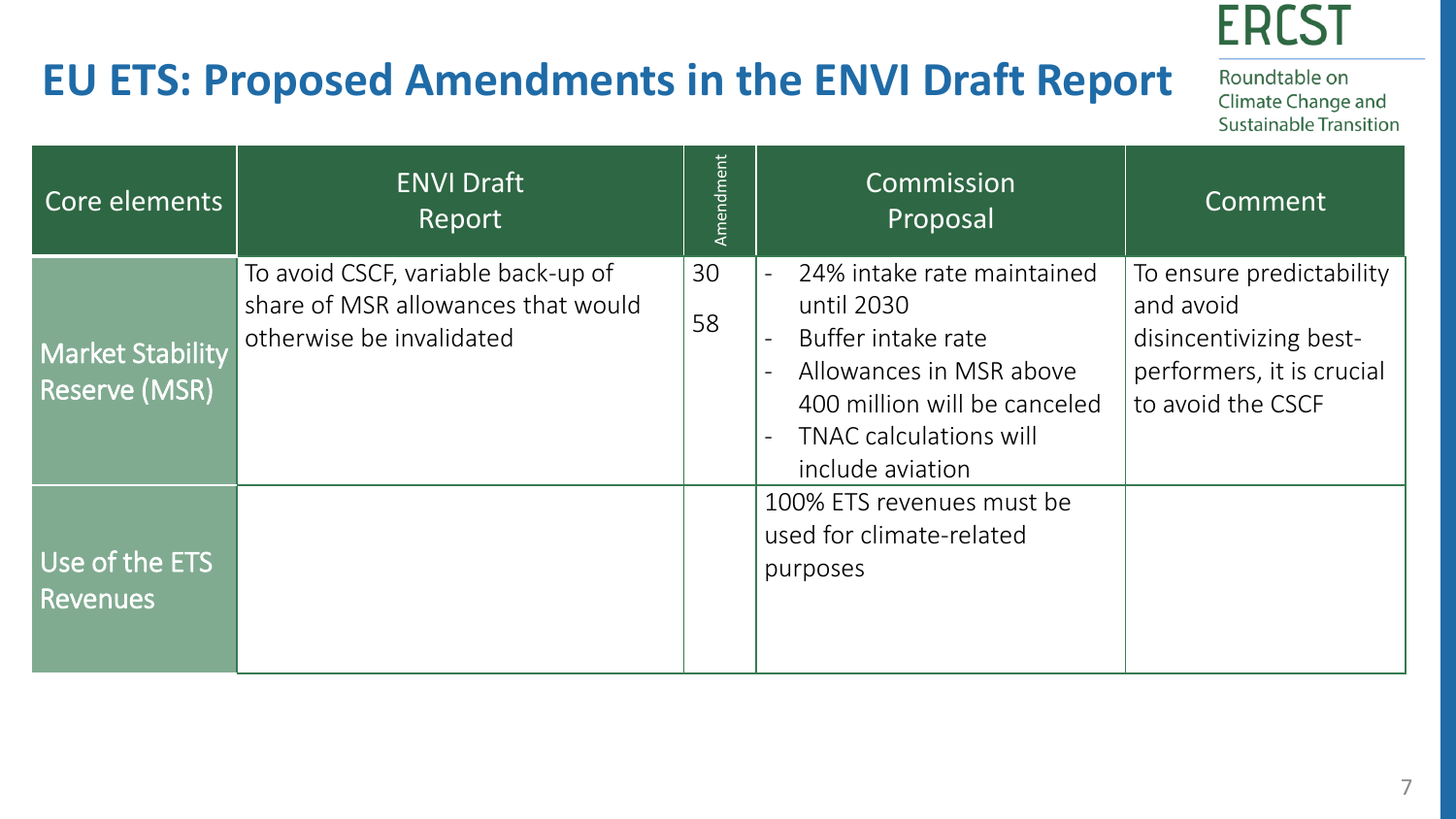### **EU ETS: Proposed Amendments in the ENVI Draft Report**

| Core elements              | <b>ENVI Draft</b><br>Report                                                                                                                                                                                                            | Amendment             | Commission<br>Proposal                                                                                                | Comment                                                                                                                                           |
|----------------------------|----------------------------------------------------------------------------------------------------------------------------------------------------------------------------------------------------------------------------------------|-----------------------|-----------------------------------------------------------------------------------------------------------------------|---------------------------------------------------------------------------------------------------------------------------------------------------|
| Modernisation<br>Fund (MF) | Transfer 50% of the proposed MF<br>top-up to projects under the<br>Innovation Fund.<br>MSs may use transitional free<br>allowances (Art 10c) to support<br>investments within the framework<br>of the MS<br>Should not support nuclear | 46,<br>59<br>66<br>67 | Additional 2.5% of the<br>cap is auctioned to<br>increase MF<br>MF cannot finance<br>investments in any<br>type of FF | MSs should be allowed to<br>keep Article 10c<br>allowances for other<br>purposes<br>Guarantee at least 280<br>mln allowances up to<br>2030 for IF |
| <b>Innovation Fund</b>     | Should not support nuclear<br>Should support agriculture,<br>$\qquad \qquad -$<br>aviation and transport also.<br>At least 10% for railway systems<br>$\equiv$<br>and local public transport                                           | 17<br>62<br>63        | 200 mln allowances<br>$\blacksquare$<br>added, 150 from ETS 2<br>Scope includes project<br>support via CCfDs          | Special support to train sector<br>under the Innovation Fund                                                                                      |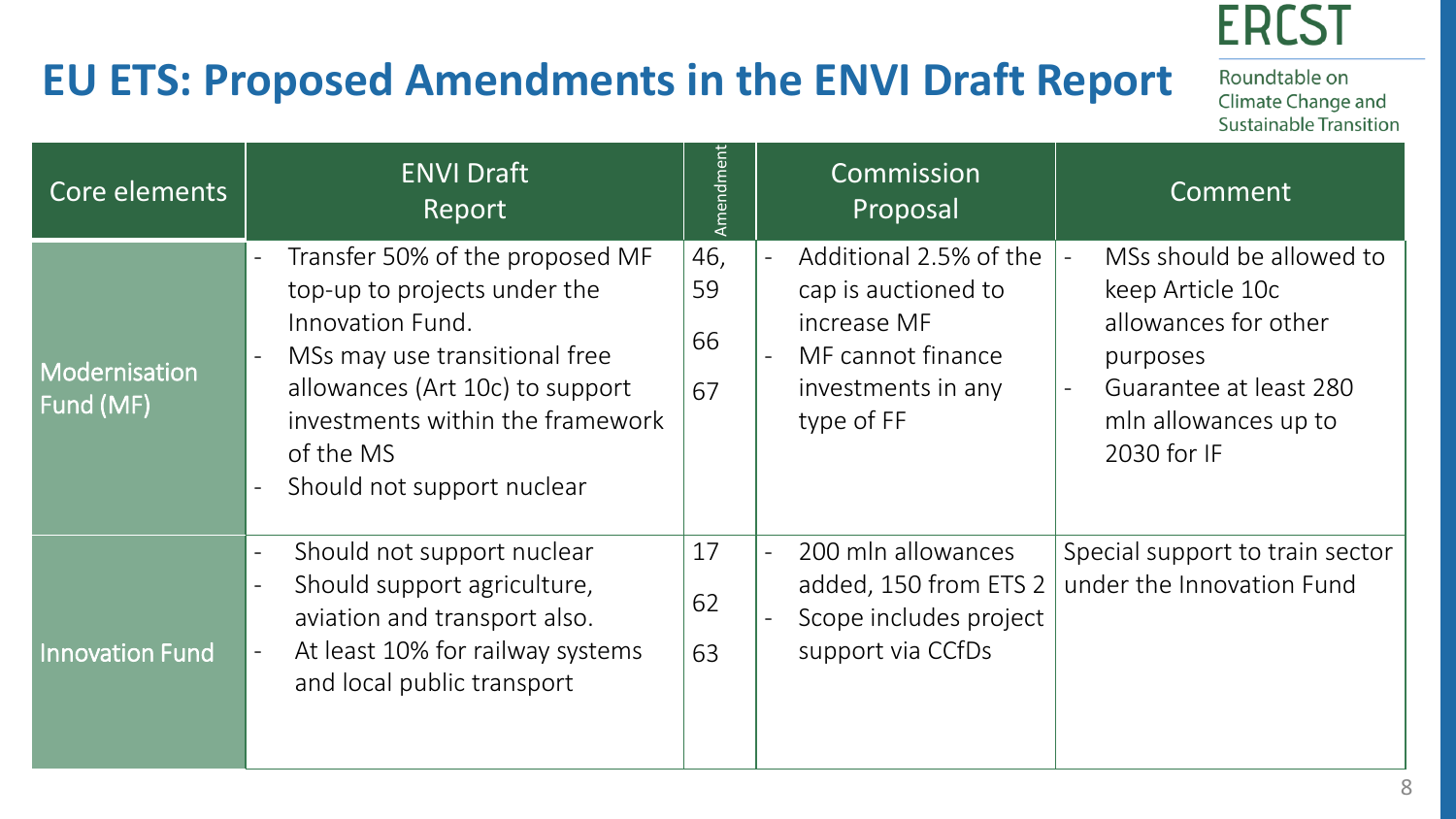## **EU ETS: Proposed Amendments in the ENVI Draft Report**

| Core<br>elements                                            | <b>ENVI Draft</b><br>Report                                                                                                                                                                                                                                                                   | Amendment                | Commission<br>Proposal                                                                                                                                                                                        | Comment                                                                                                  |
|-------------------------------------------------------------|-----------------------------------------------------------------------------------------------------------------------------------------------------------------------------------------------------------------------------------------------------------------------------------------------|--------------------------|---------------------------------------------------------------------------------------------------------------------------------------------------------------------------------------------------------------|----------------------------------------------------------------------------------------------------------|
| <b>ETS</b><br><b>Extension to</b><br>Maritime               | If global measure at IMO level is adopted<br>and at least comparable to EU measures,<br>scope of ETS should be reduced, if not,<br>scope should be extended to 100%<br>Move forward date of full application to<br>2025<br>Include methane emissions, not only CO2<br>Establish an Ocean Fund | 8<br>6<br>5<br>10,<br>41 | All emissions from intra-EU, 50%<br>from extra-EU and at berth in EU<br>port<br>As of 2026, shipping companies<br>must surrender 100% of their<br>emissions                                                   | Moving forward<br>the date makes 57<br>mln allowances<br>available to be<br>used to avoid<br><b>CSCF</b> |
| New ETS for<br>Road<br>Transport<br>and<br><b>Buildings</b> | Should cover all fuels to ensure level<br>playing field<br>Applicable as of 2025 instead of 2026,<br>with opt-out clause until 2027 for<br>private road transport and residential<br>building heating                                                                                         | 19                       | Cap will be set from 2026,<br>alongside LRF in line with 43%<br>emission reductions by 2030<br>Includes price-based cost-<br>containment mechanism<br>Separate MSR for both sectors<br>operational as of 2027 |                                                                                                          |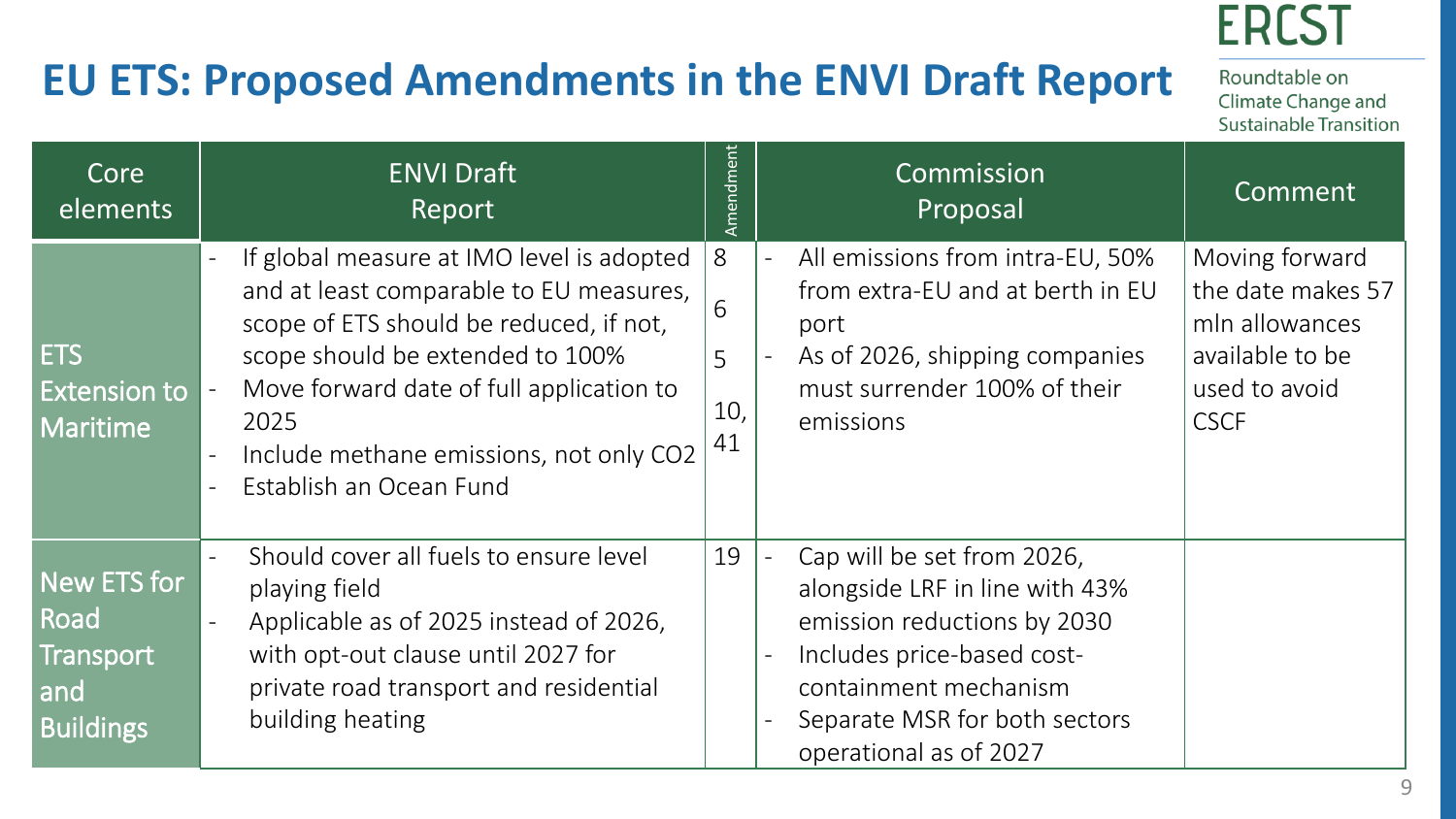

#### **EU ETS: Proposed Amendments in the ENVI Draft Report**

Roundtable on **Climate Change and Sustainable Transition** 

#### **Other noteworthy proposed amendments**

- CCS&U further incentivised
	- Surrendering discount of allowances under LCA assessment
	- (From implemented to) Delegated act to specify when chemically bound
	- BECCS and DAC (free allocation)
	- Extra allowances when CO2 permanently removed
	- Inclusion municipal waste incineration
- Different elements focus on avoiding the CSCF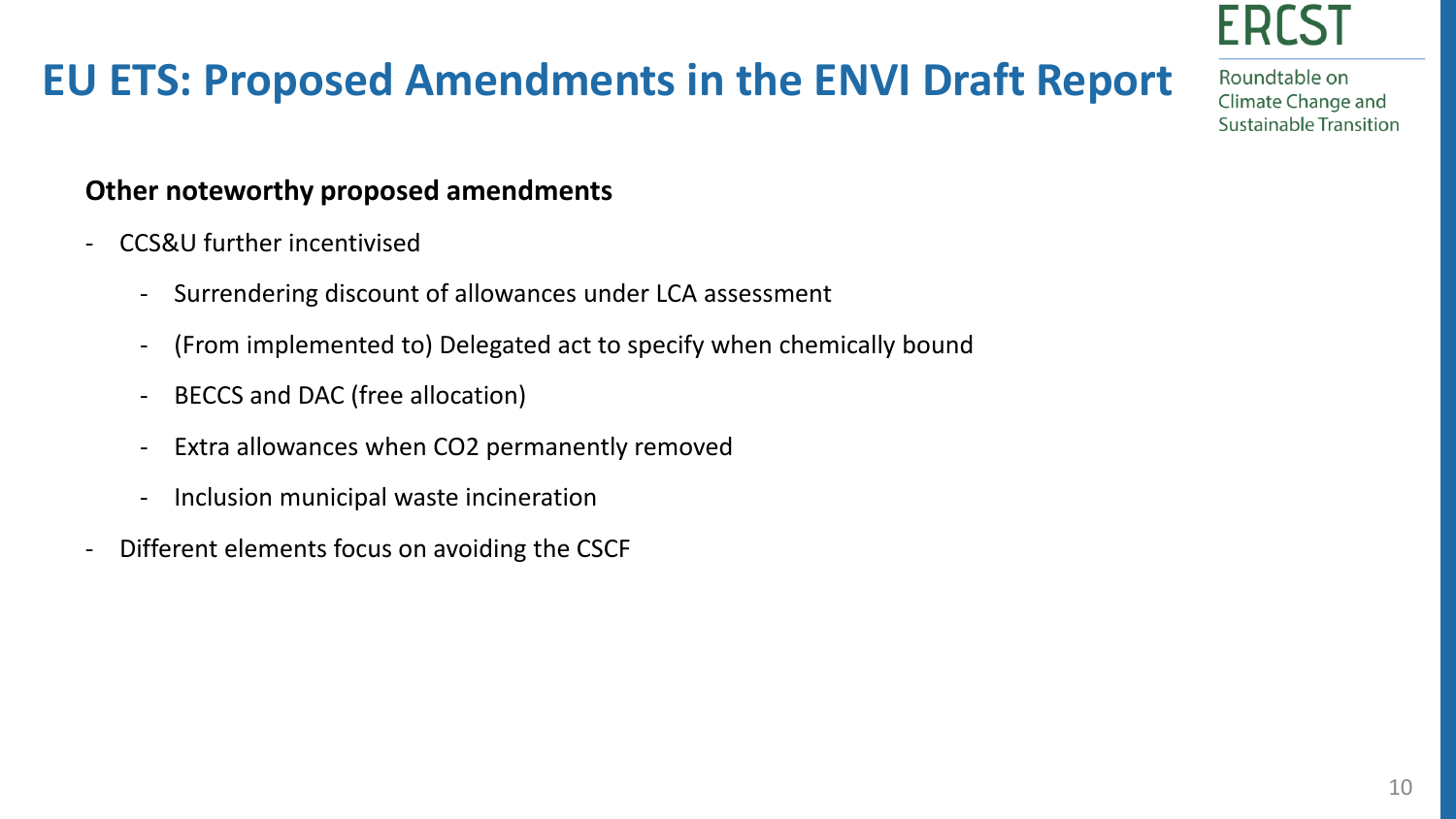#### **CBAM: Proposed Amendments in the ENVI Draft Report (1)**

| <b>CBAM Design</b><br>Element             | <b>ENVI Draft</b><br>Report                                                                                 | Amendment                | Commission<br>Proposal                                                | Comment                                                                                                                                            |
|-------------------------------------------|-------------------------------------------------------------------------------------------------------------|--------------------------|-----------------------------------------------------------------------|----------------------------------------------------------------------------------------------------------------------------------------------------|
| <b>Scope: Covered</b><br><b>Products</b>  | Aluminium, cement,<br>electricity, fertilisers,<br>hydrogen, iron and steel,<br>organic chemicals, polymers | 120                      | Aluminium, cement,<br>electricity, fertilisers, and<br>iron and steel | Inclusion of 2-digit<br>trade code CN29<br>(organic chemicals)<br>adds hundreds of<br>products to scope,<br>increases admin.<br>burden and revenue |
| <b>Scope: Covered</b><br><b>Emissions</b> | Direct emissions plus<br>indirect emissions from<br>offsite electricity use                                 | 33<br>122<br>124-<br>125 | Direct emissions only                                                 | Indirect emissions<br>based on annual<br>average emissions<br>intensity of the<br>marginal/price setting<br>generator                              |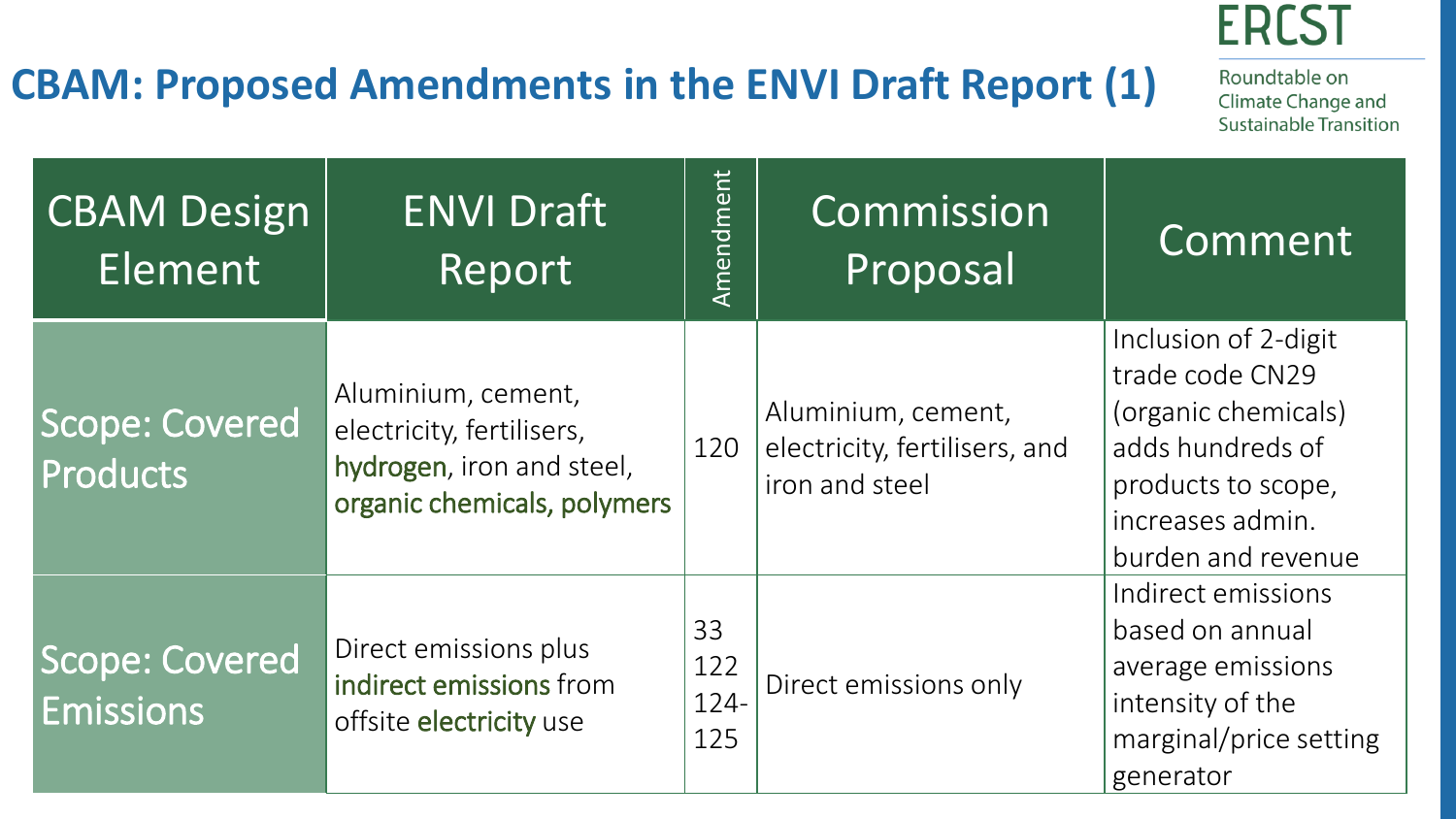

## **CBAM: Proposed Amendments in the ENVI Draft Report (2)**

| <b>CBAM Design</b><br>Element | <b>ENVI Draft</b><br>Report                                                               | Amendment    | Commission<br>Proposal                                                      | Comment                                                                                         |
|-------------------------------|-------------------------------------------------------------------------------------------|--------------|-----------------------------------------------------------------------------|-------------------------------------------------------------------------------------------------|
| <b>Scope: Trade Flows</b>     | Imports only, but<br>assessment and potential<br>adjustment in 2026                       | 103<br>104   | Imports only                                                                | Potential challenge<br>acknowledged, but<br>solution deferred                                   |
| Timeline                      | Transitional phase:<br>2023-2024<br>Free allocation phase-out:<br>2025-2028; Cement: 2025 | 105<br>116   | Transitional phase:<br>2023-2025<br>Free allocation phase-out:<br>2026-2035 | Accelerated phase-<br>out schedule for free<br>allocation<br>significantly raises<br>the stakes |
| <b>Policy Crediting</b>       | Explicit foreign carbon<br>pricing only                                                   | $47 -$<br>49 | Foreign carbon pricing<br>only                                              | Recital (more)<br>expressly rules out<br>consideration of<br>implicit carbon price              |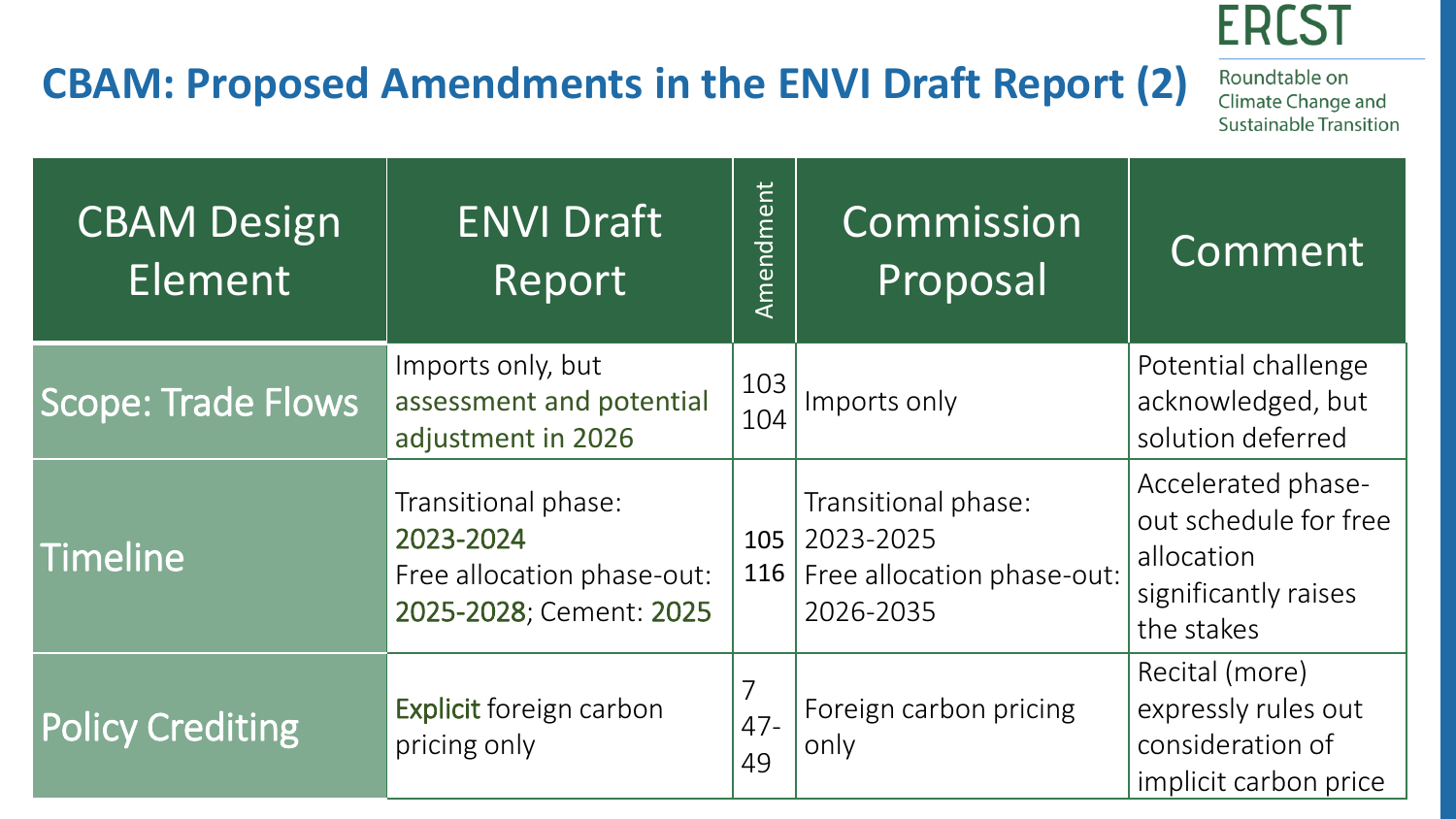## **CBAM: Proposed Amendments in the ENVI Draft Report (3)**

| <b>CBAM Design</b><br>Element | <b>ENVI Draft</b><br>Report                                                                                                                                                                   | Amendment    | Commission<br>Proposal                                               | Comment                                                                                                                                        |
|-------------------------------|-----------------------------------------------------------------------------------------------------------------------------------------------------------------------------------------------|--------------|----------------------------------------------------------------------|------------------------------------------------------------------------------------------------------------------------------------------------|
| <b>Revenue Use</b>            | <b>CBAM Revenue accrues to EU</b><br>budget, but commensurate<br>increase in support for trade<br>partners<br>ETS auctioning revenue evenly<br>split between innovation fund and<br>EU budget | 26<br>107    | No determination on<br>revenue use                                   | Revenue to<br>(indirectly) contribute<br>to stronger focus on<br>cooperation with EU<br>partners, notably<br>LDCs, on their<br>decarbonization |
| Governance                    | Centralized administration by an<br><b>EU CBAM Authority</b>                                                                                                                                  | $51 -$<br>53 | <b>Decentralized</b><br>administration by 27<br><b>Member States</b> | Centralized approach<br>proposed for greater<br>coherence, efficiency<br>and transparency                                                      |